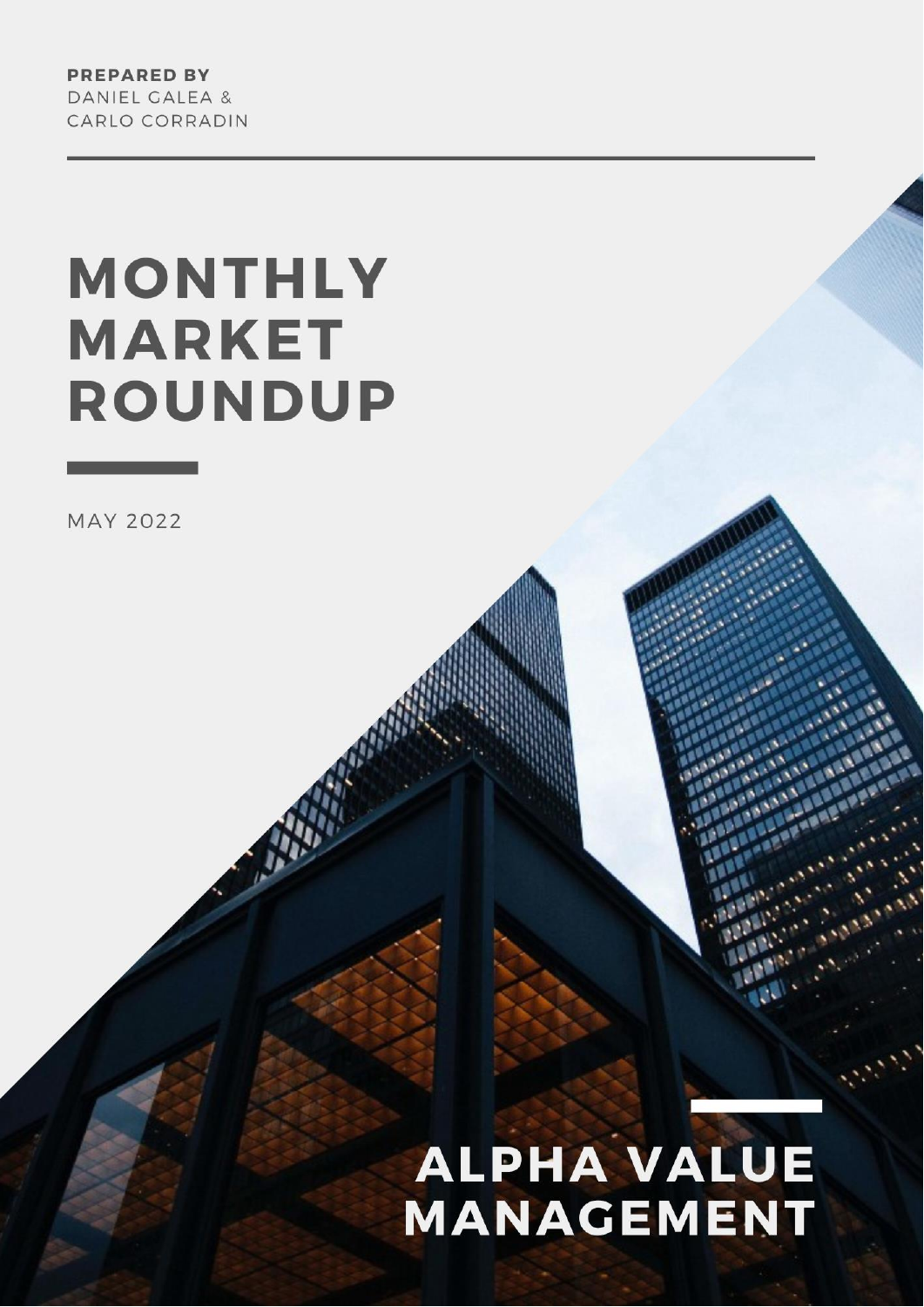

## **ECONOMIC OVERVIEW**

throughout the month of May, with no indication of a let-up in Inflation was once again the trending matter of contention surging prices anywhere in sight. Both Treasury Secretary Janet Yellen and Federal Reserve officials have admitted that they may have painted the wrong picture on inflation  $-$  an aspect which tends to punish lower earning workers more harshly than high income earners.

The Producer Price Index for April was up by 0.5% on the month, translating into an 11% increase over the past year. Similarly, the Consumer Price Index accelerated 0.3% in April and 8.3% YoY, more than the 8.1% estimate and edging towards the highest level seen in 40 years, while the PCE Deflator rose by 0.2% in April (6.3% YoY). Owing to the ongoing tension stemming from the Russia-Ukraine war which has kept energy prices elevated, as well as China's 'Zero Covid' policy which has continued to hinder global supply chains, both energy and consumer goods prices are expected to remain on the high side for the near future.

From a labour market perspective, Average Hourly Earnings increased by 0.3% throughout the month, up to an additional 5.5% when taken on a yearly basis, while Unemployment Rate data came in at 3.6%. The latest JOLTS Job Openings survey recorded 11.4 million currently available jobs, signifying a slight drop in comparison to the previous month's all-time high of 11.9 million. Finally, initial Jobless Claims totalled 208K.

As a result of higher interest rates (leading to higher mortgage rates), the housing market has been plagued by the fundamental mismatch stemming from demand and supply for single family U.S. housing. From an economic data point of view, Housing Starts dropped by -0.2% in April, while Building Permits decreased by -3.2%. Furthermore, New Home Sales shed a staggering -16.6% when compared to the previous month, while Existing and Pending Home Sales fell -2.4% and -3.9%, respectively. To make things worse, on the other end of the spectrum, the S&P CareLogic 20-City Price Index is now at a 21.2% increase compared to a year ago, fuelled by a further 2.42% uptick in April.

The Federal Reserve is due to meet again on the 15th of June, and the market widely expect that another 50 basis point rate hike, alongside the announcement of the beginning of a reduction in balance sheet is set to come into play. As a result, these actions are predicted to put further upward pressure on Treasury yields.



**4-WEEK MOVING AVG. OF INITIAL CLAIMS ('000)**





Source: Organisation for Economic Co-Operation and Development

**PPI & CPI YOY % CHANGE**



Source: Bureau of Labour Statistics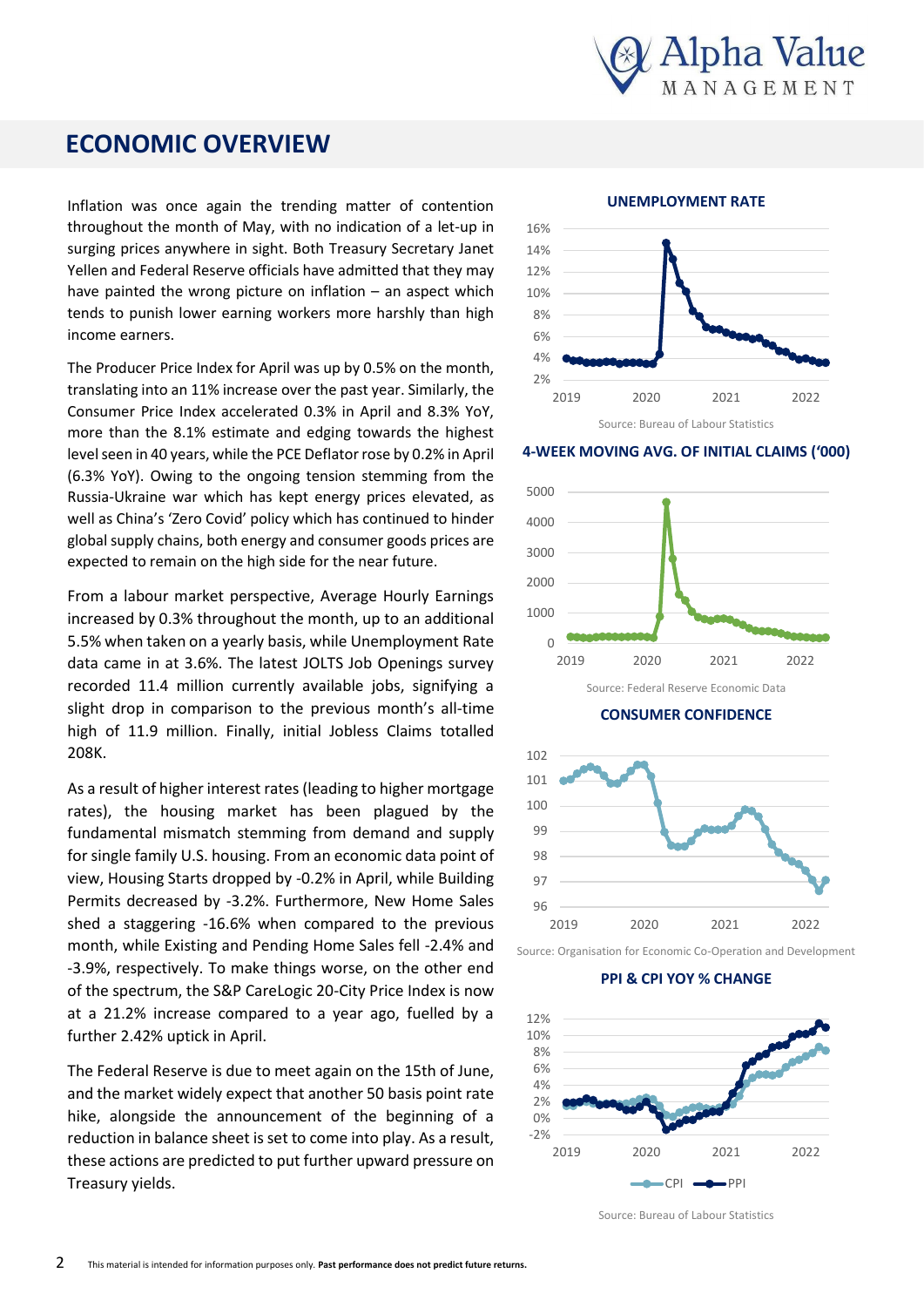

## **GLOBAL EQUITY**

U.S. equities were subject to a significant amount of volatility throughout the month of May, albeit ending in positive territory. The S&P 500 was down by as much as -5% intra-month, before rebounding sharply to a 9% gain, and finally settling for a 0.18% increase to close at 4,132. The S&P 400 Mid Cap and S&P 600 Small Cap indices both fared better than did the broader S&P 500, recording monthly gains of 0.75% and 1.86%, respectively. This echoes the scenario on a year-to-date basis, in which SMID Caps have outperformed Large Caps, primarily due to their lesser exposure to Technology and Growth oriented equities.

When comparing styles, Value remain the clear winner, with the S&P 500 Value Index posting a 1.64% gain on the month and - 3.46% for the year. On the other hand, the S&P 500 Growth Index lost -1.36 MoM, and -21.09% YTD, a staggering 17.63% difference when compared to Value. This comes as no surprise, given the increasing interest rates and the negative effect they have had on Technology and Mega Cap Growth equities.

The distinction between Value and Growth returns becomes even clearer when taken on a sector level. Energy, Utilities and Financials outperformed the rest of the sectors throughout May, returning 15.77%, 4.32% and 2.73%, respectively, while Real Estate, Consumer Discretionary and the Consumer Staples sector were the worst performing, respectively losing -5.02%, - 4.85% and -4.61% MoM. Energy remains the dominant sector in 2022 so far, up by an astounding 58.43%, while the Consumer Discretionary sector (-24.69%) followed closely by Communication Services (-24.35%) have been the worst performing, largely due to their exposure to Mega Caps.

On the International front, both Developed Markets (DM) and Emerging Markets (EM) returned positive gains, despite a number of headwinds. The MSCI EAFE Index, which represents DM, was the top performer of the two and rose 0.88%, while the

| <b>Name</b>                     | <b>MTD</b> | <b>YTD</b> | 1 Year    | 3 Year | 5 Year |
|---------------------------------|------------|------------|-----------|--------|--------|
| S&P 500<br>Index                | 0.18%      | $-12.76%$  | $-0.32%$  | 16.40% | 13.36% |
| S&P 400<br>Mid Cap<br>Index     | 0.72%      | $-11.01%$  | $-6.57%$  | 13.23% | 9.53%  |
| S&P 600<br>Small Cap<br>Index   | 1.85%      | $-11.39%$  | $-8.80%$  | 13.15% | 9.72%  |
| S&P 500<br>Growth<br>Index      | $-1.35%$   | $-21.09%$  | $-3.69%$  | 17.19% | 15.33% |
| S&P 500<br>Value Index          | 1.63%      | $-3.47%$   | 2.43%     | 14.26% | 10.45% |
| <b>MSCI EMU</b><br>Index (EUR)  | 0.98%      | $-9.86%$   | $-3.18%$  | 7.87%  | 4.54%  |
| <b>MSCI EAFE</b><br>Index (USD) | 0.88%      | $-10.99%$  | $-9.81%$  | 7.02%  | 4.77%  |
| <b>MSCI EM</b><br>Index (USD)   | 0.46%      | $-11.72%$  | $-19.59%$ | 5.33%  | 4.15%  |

#### **EQUITY RETURNS**

Source: Bloomberg

#### **MTD S&P 500 SECTOR RETURNS**



Source: Bloomberg

MSCI EM inched higher by 0.46%. Towards the end of the MSCI EM inched higher by 0.46%. Towards the end of the month, EM equity rose sharply on the back of the news that China would begin easing its restrictions after a near two month-long lockdown (Chinese equities account for approximately 1/3 of the MSCI EM Index). However, the Chinese economy is yet to emerge from its slowdown, as 2022 is set to witness the first time in decades where the Chinese economy grows at a slower pace than that of the U.S., placing ominous pressure on President Xi to find alternative ways in which to stimulate growth.

emerge from its slow down, as 2022 is set to white  $\alpha$ In Europe, the ECB announced that it intends to raise benchmark interest rates in September - a significant milestone which will see the continent emerge from its negative interest rate policy. Meanwhile, in the U.K. consumption remains diminished as higher energy prices and persistent inflation continue to weight on the economy. On the other end of the spectrum, The Bank of Japan remains committed towards its efforts at controlling its yield curve, a policy which sees the the Dollar as interest differentials remain diverged. BoJ purchase unlimited amounts of Japanese Government bonds, in turn placing significant pressure on the Yen versus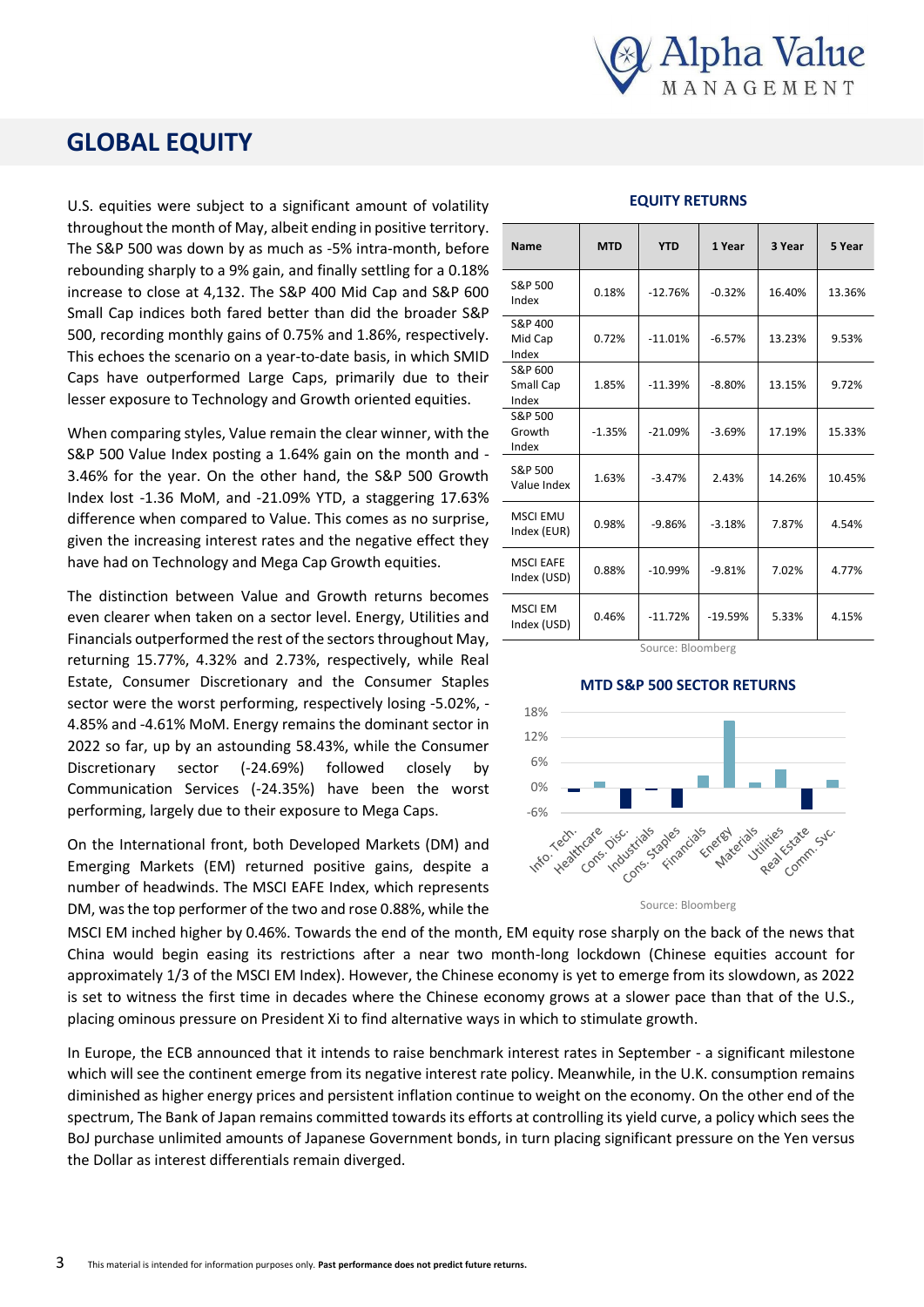

### **FIXED INCOME**

U.S. Federal Reserve minutes suggested a softer tone on inflation. The minutes from the Federal Open Market Committee for May provided some assurance to markets, with some members stating that inflationary pressures "may no longer be worsening". While the possibility of a 50bps interest rate hike at the next two policy meetings were backed by the majority of members, a 75bps hike was not considered. However, Fed Chairman Jerome Powell maintained that inflation was still "much too high".

Bond markets diverged over the month. U.S. fixed income markets found support following the fierce rise in yields over recent months. Treasury yields were fairly choppy but ultimately range bound. Federal Reserve rhetoric remained hawkish, but against this risk sentiment soured, benefiting safer assets. Chairman Jerome Powell stated said that policymakers will "keep pushing" until inflation falls convincingly, while adding that this may require the central bank to move "more aggressively".

Yields in Europe and the U.K. rose further, with concerns over inflation and interest rate rises remaining in force. The U.S. 10-year Treasury yield fell from 2.94% to 2.85% and the 2-year from 2.73% to 2.56%. In Europe, the German 10-year yield rose from 0.94% to 1.13%. European Central Bank President Christine Lagarde once again indicated readiness to begin raising interest rates in July. The UK 10-year yield rose from 1.91% to 2.10% though the 2-year yield was down from 1.61% to 1.58%.

Corporate bond markets diverged too. U.S. investment grade bonds saw a positive total return, ahead of Treasuries, while European investment grade bonds declined and underperformed government bonds. High yield underperformed government bonds as spreads widened. The U.S. saw a small positive total return, while Europe declined.

#### **TREASURY YIELD CURVE**



#### **CENTRAL BANK ACTIVITY**

| <b>Name</b>       | Current  | 1 Month<br>Prior | 6 Months<br>Prior | 1 Year<br>Prior |
|-------------------|----------|------------------|-------------------|-----------------|
| Fed Funds<br>Rate | 1.00%    | 0.50%            | 0.25%             | 0.25%           |
| <b>ECB Rate</b>   | 0.00%    | 0.00%            | 0.00%             | 0.00%           |
| <b>BoE Rate</b>   | 1.00%    | 0.75%            | 0.10%             | 0.10%           |
| <b>BoJ Rate</b>   | $-0.10%$ | $-0.10%$         | $-0.10%$          | $-0.10%$        |

Source: Bloomberg

#### **U.S. TREASURY YIELDS**

| Period         | 3-Month | 2-Year | 5-Year | 10-Year |
|----------------|---------|--------|--------|---------|
| Current        | 1.04%   | 2.55%  | 2.82%  | 2.85%   |
| 1 Month Prior  | 0.83%   | 2.72%  | 2.94%  | 2.90%   |
| 6 Months Prior | 0.05%   | 0.55%  | 1.15%  | 1.44%   |
| 1 Year Prior   | 0.04%   | 0.25%  | 0.88%  | 1.45%   |

Source: Bloomberg

| Name                                               | <b>MTD</b> | <b>YTD</b> | 1-Year    | 3-Year   | 5 Year |
|----------------------------------------------------|------------|------------|-----------|----------|--------|
| Bloomberg Barclays U.S. Government Index           | 0.19%      | $-8.24%$   | -7.45%    | $-0.25%$ | 0.91%  |
| Bloomberg Barclays U.S. Corporate Index            | 0.93%      | -4.59%     | $-10.28%$ | 0.76%    | 1.92%  |
| Bloomberg Barclays U.S. Corporate High-Yield Index | 0.25%      | -8.00%     | $-5.27%$  | 3.33%    | 3.56%  |
| Bloomberg Barclays U.S. Agg Index                  | 0.64%      | $-8.92%$   | $-8.22%$  | 0.00%    | 1.17%  |
| Bloomberg Barclays Global Agg Treasuries USD Index | $-0.54%$   | -7.03%     | $-6.50%$  | $-0.41%$ | 1.33%  |
| Bloomberg Barclays EM USD Agg Index                | $-0.02%$   | $-13.17%$  | $-13.48%$ | $-1.14%$ | 0.61%  |
| <b>Bloomberg Barclays Municipal Index</b>          | 1.49%      | $-7.47%$   | -6.79%    | 0.50%    | 1.78%  |

#### **FIXED INCOME RETURNS**

Source: Bloomberg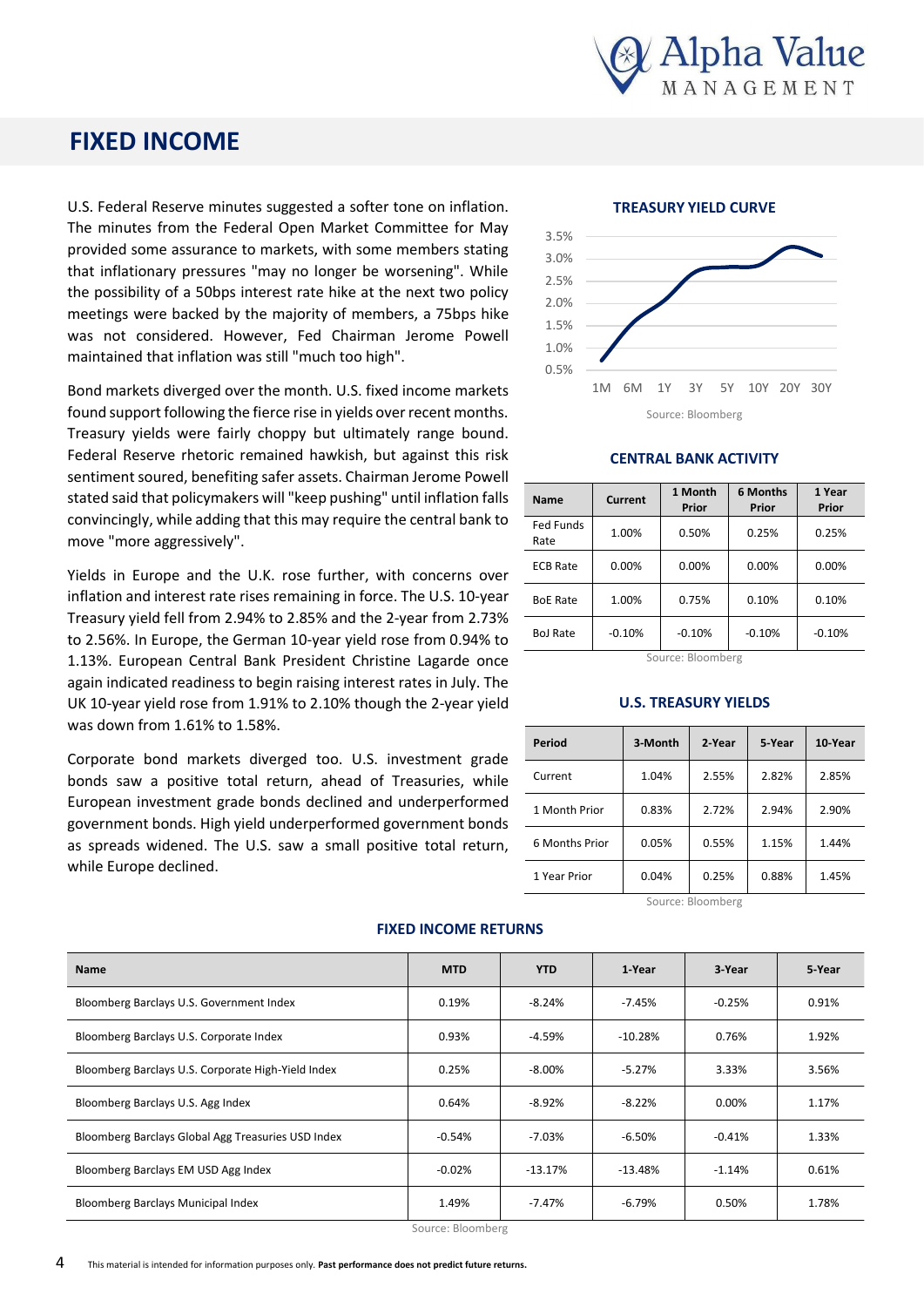

## **ALTERNATIVE INVESTMENTS**

The Russian-Ukrainian war continues to dominate the macroeconomic scenario due to the blockage of agricultural raw materials and other metals crucial to the industrial sector. Furthermore, the sanctions against Russia have been tightened in an attempt to weaken the possibility of the government headed by Putin to finance the ongoing conflict.

These sanctions have mainly affected crude oil exports, while gas supply decisions are yet to be made. However, the phasing out of Russian oil will take from 6 months for crude oil, to 8 months for other refined petroleum products.

Naturally, the effects on commodity prices did not take long to come into play. The most significant increases centred around the energy sector. The West Texas Intermediate (WTI) barrel recorded an appreciation of 10.09%, moving from \$104.69 to \$115.26. The North Sea Brent rise (12.29%) was also significant, increasing from \$109.34 to \$122.84. Natural gas was on par with crude oil (increase of 12.43%), which now costs \$8.145, albeit a slowdown from the 28% rally experienced in April.

In terms of gold, the safe haven asset recorded a decline of -2.68%, to \$1,845.97 – a small adjustment when compared to the price of \$1,896.93 recorded at the end of April, in part due to a slightly more accommodating dovish view on the trend of inflationary dynamics.

Will it be enough to cool the ardour of the FED (Bullard) and ECB (Nagel) hawks? Much will depend on U.S. inflation data that will be released on June 10th, just 4 days before the next Fed meeting (June 14-15).

Soybeans declined slightly by -1.46%, settling at \$1,683 compared to the previous month's price of \$1,780 – largely due to seasonality and the fact that sowing is still in progress.

In general, the sector, represented by Bloomberg Commodity Index, grew to 131.34, reporting a 1.50% month-on-month increase which could possibly confirm a slowdown (or a simple break) of the ongoing uptrend.

#### **SPOT RATES**

| <b>Description</b> | Current | 1 Month<br>Prior | 3 Months<br>Prior | 6 Months<br>Prior | 1 Year<br>Prior |
|--------------------|---------|------------------|-------------------|-------------------|-----------------|
| EUR / USD          | 1.07    | 1.05             | 1.12              | 1.13              | 1.18            |
| EUR / GBP          | 0.85    | 0.84             | 0.84              | 0.85              | 0.86            |
| USD / JPY          | 128.55  | 129.70           | 115.11            | 113.11            | 111.09          |
| GBP / USD          | 1.26    | 1.26             | 1.34              | 1.33              | 1.38            |
| USD / CHF          | 0.96    | 0.97             | 0.92              | 0.92              | 0.93            |
| AUD / USD          | 0.72    | 0.71             | 0.72              | 0.71              | 0.75            |

Source: Bloomberg

#### **BLOOMBERG COMMODITY INDEX**



**WTI CRUDE OIL SPOT**



 \$1,000 \$1,300 \$1,600 \$1,900 \$2,200 2019 2020 2021 2022 **GOLD SPOT**

Source: Bloomberg



Source: Bloomberg

Source: Bloomberg \$800 \$1,000 \$1,200 \$1,400 \$1,600 \$1,800 2019 2020 2021 2022 **SOYBEAN**